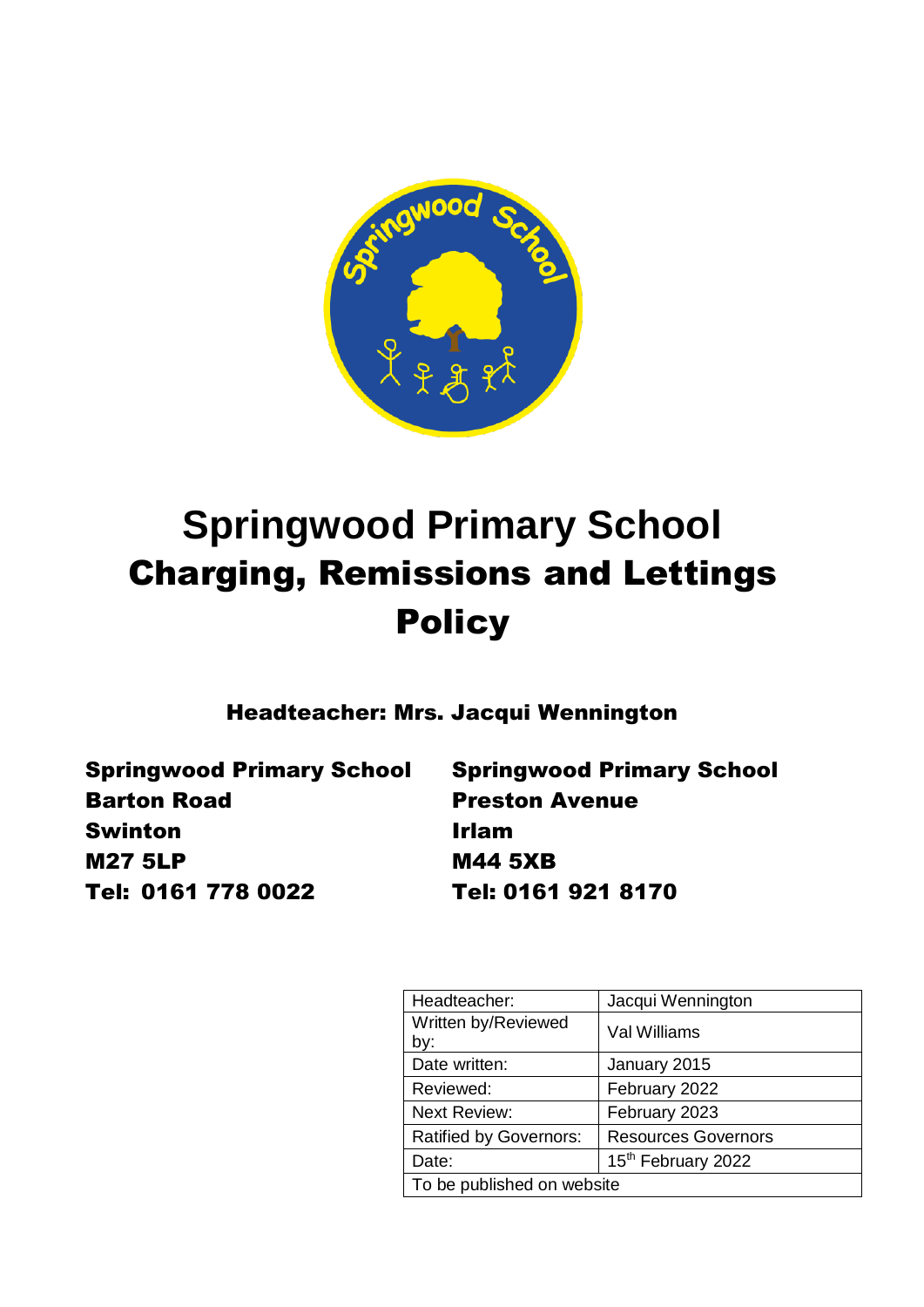#### **1. Introduction**

The Governing Board regards the School buildings and grounds as a community asset and will make every reasonable effort to enable them to be used as much as possible.

However, the overriding aim of the Governing Board is to support the School in providing the best possible education for its pupils, the promotion of equality of opportunity and the community cohesion of the local area. Any lettings of the premises to outside organisations will be considered with this in mind.

#### **2. Charging**

- It is the policy of this School that no charge will be made for any activity which is an essential part of the curriculum or for a public examination.
- All parents will, however, be asked to make a voluntary contribution for Educational Visits. The School will give parents/carers adequate notice of any visit and the costs involved in order that they may make contributions over a period of time if necessary.
- It is the policy of this School that a charge can be made for optional activities such as after school clubs.
- The cost of any voluntary contribution should not exceed the actual cost of the trip or visitor.
- All monies are to be recorded in accordance with the Finance Policy.
- Parents/carers will be given the option to pay for voluntary contributions/school meals/school uniform etc either by cash, cheque (made payable to Springwood Primary School) or by paying online through the Pay 360 online payment website.
- The minimum payment made through the online payment website is £1.00. All transaction fees will not be passed on to parents/carers but will be paid through the School's budget.
- Any commission made from selling products to parents/carers will be accounted for within the School budget or the Friends of Springwood accounts.

#### **3. Remission of Charges** (Families qualifying for remission or help with charges)

In order to remove financial barriers from disadvantaged pupils, the Governing Board has agreed that some activities and visits, where charges can legally be made, will be offered at no charge or a reduced charge to parents/carers in particular circumstances. The following sets out the circumstances in which charges will be waived. Parents/carers in receipt of the following may qualify for remission:

- Income Support
- income-based Jobseeker's Allowance
- income-related Employment and Support Allowance
- support under Part VI of the Immigration and Asylum Act 1999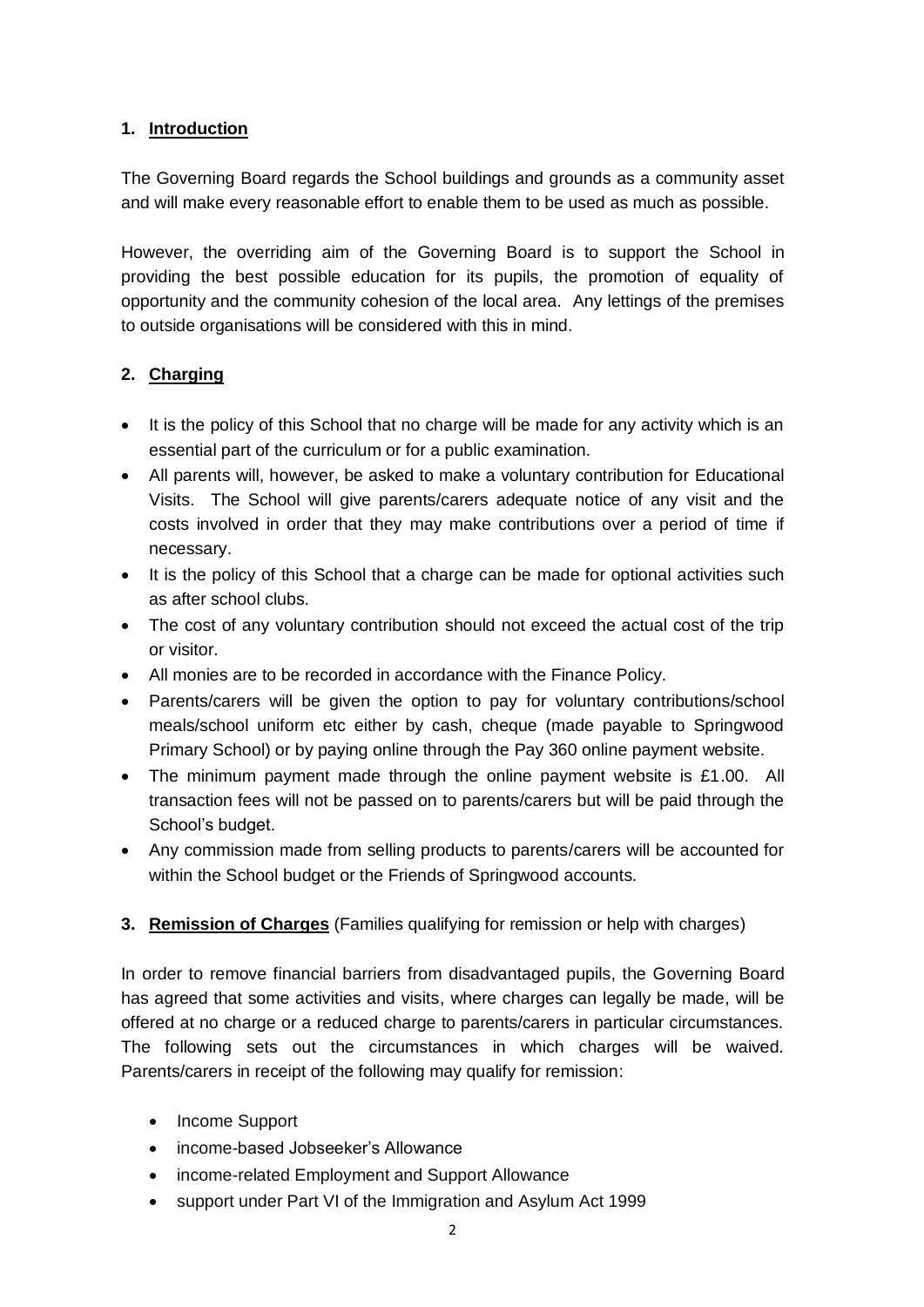- the guaranteed element of Pension Credit
- Child Tax Credit (provided you're not also entitled to Working Tax Credit and have an annual gross income of no more than £16,190)
- Working Tax Credit run-on paid for 4 weeks after you stop qualifying for Working Tax Credit
- Universal Credit if you apply on or after 1 April 2018 your household income must be less than £7,400 a year (after tax and not including any benefits you get)
- Pupil Premium entitlement.

#### **4. Lettings - Policy Objectives**

The Governing Board adopts, endorses and recognises the following principles:

- a) That School premises represent an immense capital investment and should be fully utilised.
- b) School is a valuable community resource.
- c) Educational usage of education premises constitutes a natural priority.
- d) That a profit margin would be welcome when derived from private or commercial usage but this is not the objective when facilitating education activity by designated users.

#### **5. Priority Usage**

The Governing Board has adopted the following categories of priority user:

- a) Statutory Users
- b) Designated Users.
- **c)** Private Users: (Hirers)
- **6. Administration of Lettings**

The Governing Board recognises that it would be impossible to personally vet every applicant or organisation who wishes to make use of the School premises. Accordingly, it has delegated the authority to accept applications for hire to the following Designated Person: **School Business Manager.** A booking request should be completed and a record of all enquires should be kept on file.

#### **7. Application for Designated Status**

The Governing Board has delegated its power to determine designated status to the Resources Committee, who will exercise discretion on its behalf and determine applications. The outcome of such decisions will be reported to the Governing Board each term. The School Business Manager will arrange for a list of approved organisations to be maintained. This does not preclude the Resources Committee from referring sensitive applications to the Full Governing Board at its discretion.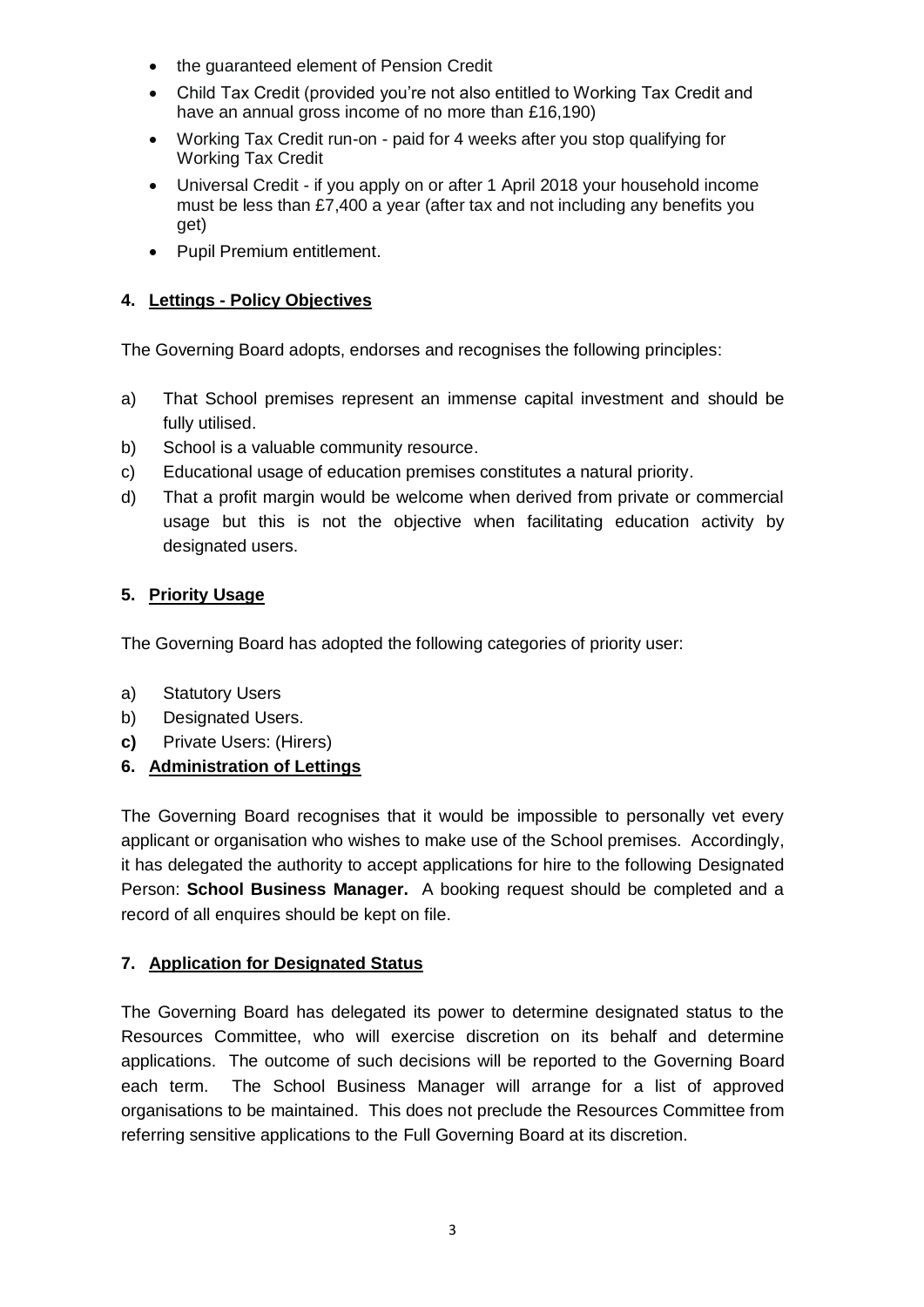The following activities fall within the corporate life of the School and are classed as Statutory users. These activities are not considered to be lettings and any costs incurred will be covered by the schools delegated budget.

- Governing Board meetings.
- Extra-curricular activities for pupils organised by the School.
- School performances.
- Parents/carers' meetings.

The following activities are insulate to the life of the school and are classed as designated users. These activities are not considered to be lettings and any costs arising from these users may be covered by the schools delegated budget or a legitimate charge against the School's delegated budget may be arranged at the Head Teachers discretion.

- Meetings of the Friends of Springwood
- Friends of Springwood organised events.
- Services provided by partner organisations such as SRFT.
- Cubs and Beaver events.
- Social Committee meetings/events.

Any activities, clubs and activities that take place outside of the corporate life of school is classed as a third party user and as such are considered to be letting/ hiring the school facilities.

Private users will be charged on a cost plan and income margin for the School.

#### **8. Lettings Documentation**

All formal hiring of the School premises, including those for which no charge is made, shall be properly documented. All hirers will be given a copy of the Conditions of Hire and **must** complete a Letting of Hire request (Appendix 1).

Once dates have been agreed by the School, the Hire Agreement, which is a contract that the Governing Board may enforce at law, will be issued to the Hirer. The Lettings Contract should then be signed and returned to the School (Appendix 2). If the letting relates to hiring the carpark, Appendix 3 should be used.

If staff/hirers are given key holding responsibility, an appropriate key holding contract must be completed prior to the keys being released. Contracts for keys should be no longer that one year for private hirers or for the length of the employment contract for Springwood staff (Appendices 4 and 5).

#### **9. Scale of Charges**

In arriving at the Scale of Charges, the Governing Board have the following principles:

a) That statutory users will not be charged an amount commensurate with cost recovery.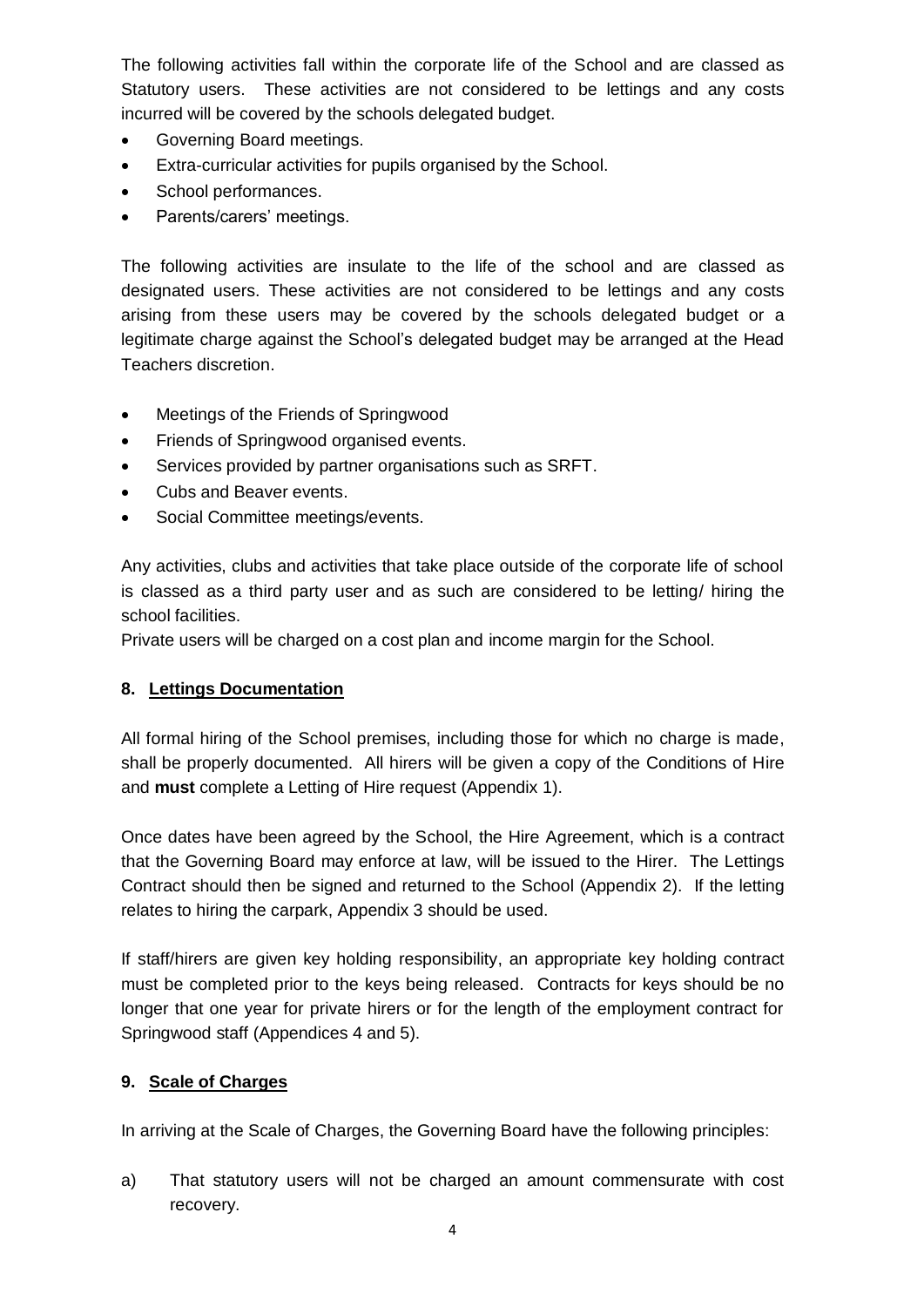- b) At the discretion of the Head Teacher designated users may be charged no more than cost (it is permissible to charge designated users at less than cost/or nothing provided that the subsidy is generated from other lettings at cost plus income).
- c) That private users (Hirers) will be charged on a cost plan and income margin for the School.
- d) That there will be parity of treatment for similar users.
- e) That overall the cost of letting School facilities will be recovered from users.

For the purpose of charging, the Headteacher is empowered to determine to which group any particular individual or organisation belongs. The basis of charging will be determined by the purpose for which a letting is arranged.

#### **10. Value Added Tax**

The Governing Board is constrained by law to apply VAT to all transactions where this is appropriate. VAT will be chargeable unless a minimum of ten sessions have been booked.

#### **11. Minimum Charges and Deposits**

#### *The minimum hire period will be 1 hour.*

The Governing Board reserves the right to require a deposit over and above the hiring charge as a surety against damage to the premises (including any equipment) or the premises being left in an unacceptable condition necessitating incurring additional cost for cleaning, caretaking or other expenses.

A charge of £25.00 will be issued for any lost keys. This is to cover the administration and replacement of locks/keys.

#### **12. Cancellations**

The Governing Board and Designated Person reserve the right to cancel both Designated and Private Users' Hire Agreements should it be found that the Hirer or persons associated with the Hirer are found to be bringing the School into disrepute or by jeopardising the School's integrity or ethos in any manner.

Wherever possible, the Governing Board or the Designated Person will endeavour to give Designated and Private Users as much notice as reasonably practicable in the circumstances should the premises become unavailable for hire. The Governing Board and/or School will not be responsible for any costs that may be incurred as a result of this cancellation of use.

The Governing Board will seek to recover any cost incurred by the School, which are unavoidable and result directly from the cancellation of a letting. Details of the charges are shown in the scale of charges.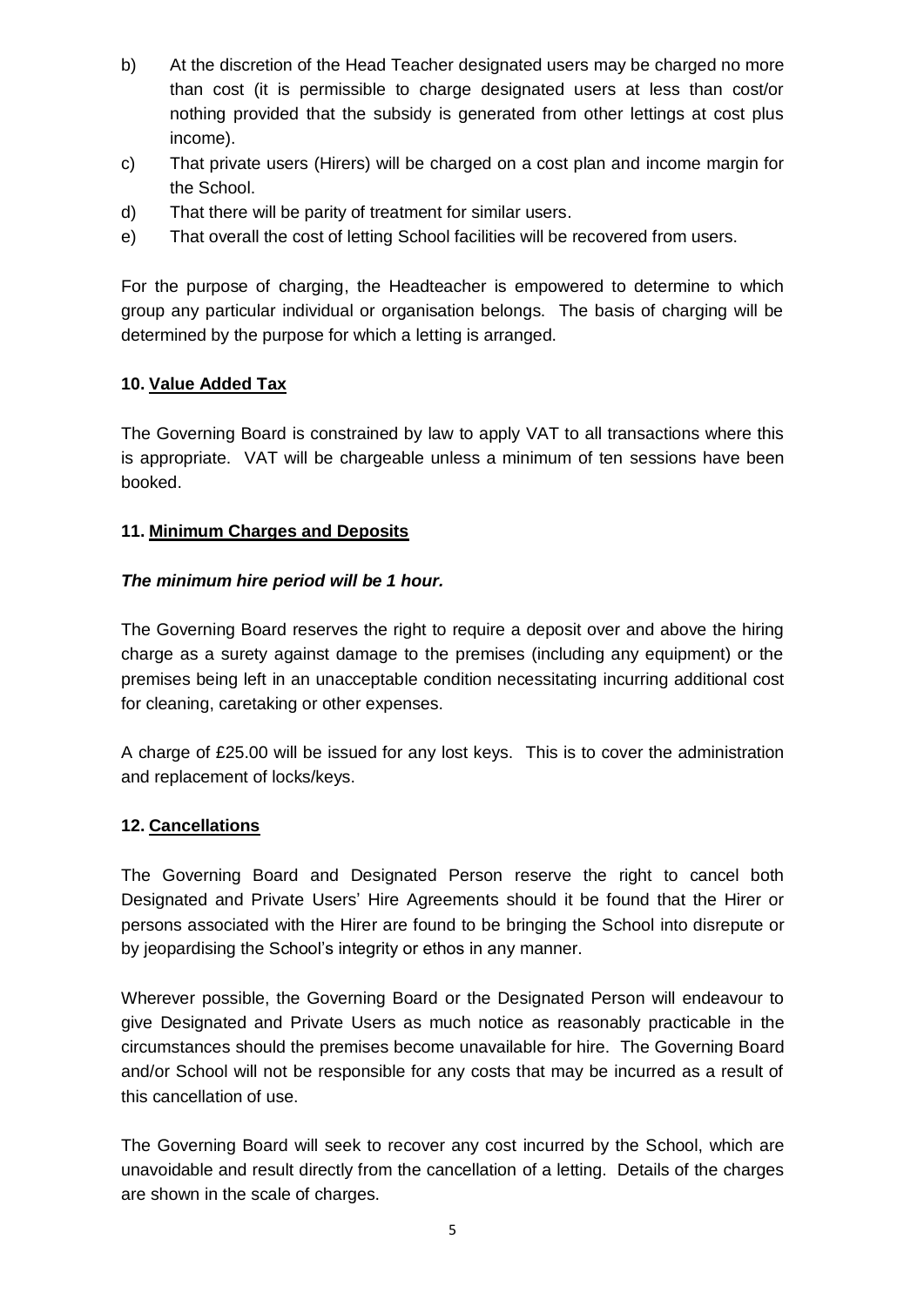In the event of a closure of pool facilities, we will endeavour to inform the relevant stakeholders as soon as possible and no charge will be made on these occasions.

#### **13. Payment Methods**

The Governing Board is mindful of its responsibilities in safeguarding the School from bad debt. Therefore, payment at the time of bookings is the norm or invoiced monthly for regular users. BACs payments are the preferred option however Cheques are acceptable. Cheques should wherever possible be supported by a guarantee card.

#### **14. Indemnity & Insurance**

The Hirer agrees to indemnify Springwood Primary School, its employees and agents against all actions, proceedings, claims, damages, awards or costs in respect of loss, damage, death or personal injury during the period of hire. The indemnity must be covered by public liability insurance (min £10 million) and include property damage extension which will allow for a claim for damage to the property and fire damage to premises and its contents. It will be necessary to produce documentary evidence of the cover when booking.

#### **15. Induction**

All hirers must attend an induction before using the premises (see Appendix 6).

#### **16. Security**

The Governing Board will always insist upon continuous caretaking presence. However, it reserves the right and delegates power to the Headteacher to insist upon caretaking presence where in his/her view the nature of the hiring may leave the School vulnerable to theft or damage.

#### **17. Conditions of Hire**

- 17.1 The Hirer will be responsible for the proper use of the School and must take all reasonable precautions to ensure that there is no damage to the fabric of the buildings, furniture and fittings, or School equipment.
- 17.2 No equipment is to be brought onto the Premises without prior written permission e.g. hairdryers, music systems etc. All electrical equipment permitted must be PAT tested and have a current PAT test certificate.
- 17.3 If School hoists are to be used, then the Hirer must receive training from an authorised member of Springwood Moving and Handling Team before use.
- 17.4 The Hirer must be advised that they cannot rely on the School's risk assessments for any activities carried out during the letting and must complete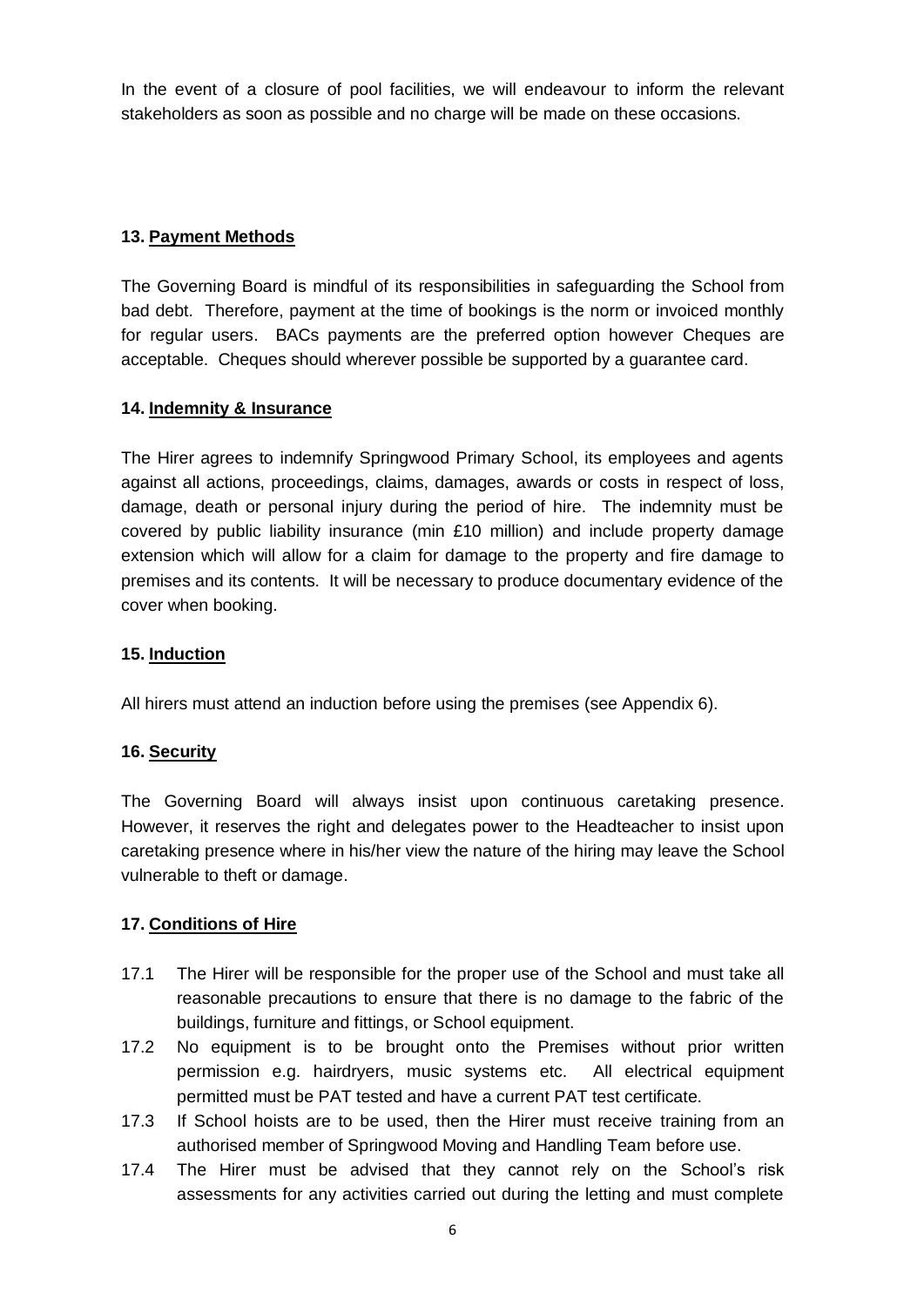their own risk assessments, a copy of which must be held by the School. A copy of the School's Normal Operation Procedures (NOP) and Emergency Evacuation Procedures (EEP) will be made available to the Hirer.

- 17.5 The Hirer must comply with all laws relating to the Premises and the occupation and use of the Premises by the Hirer, including but not limited to Health and Safety legislation.
- 17.6 The Hirer should, as far as is possible, have an accurate list of those present.
- 17.7 The Hirer must ensure they are aware of the Fire and Emergency Evacuation Procedures and the location of the fire exits. These will be clearly displayed in each of the designated areas.
- 17.8 It is the responsibility of the Hirer to ensure first aid equipment and trained personnel are available. Walkie talkies are available for communication between the Site staff and Hirer. The Hirer must organise their own fire procedure and have their own accident reporting documents, to be available on request.
- 17.9 Fire exits must not be blocked or locked, nor should furniture, equipment or other obstructions be placed in corridors during the hiring.
- 17.10 The Hirer must use only that area of the building hired and must observe any instructions given by the School concerning the area available. Any furniture or equipment moved by the Hirer should be returned to its original position at the end of each session.
- 17.11 The Hirer is responsible for ensuring that good order is kept on the premises, respect for staff and other users is shown, and that the premises are left in a clean and tidy condition.
- 17.12 No food or drink may be prepared or consumed on the property. All litter must be placed in the bins provided. No illegal substances shall be brought on to or consumed on the premises. No alcohol shall be brought on to the school premises.
- 17.13 The whole of the School premises, including car parks and grounds, are nonsmoking areas and smoking is not permitted.
- 17.14 Use of the car park is at the owners own risk.
- 17.15 Children must be supervised at all times and not left unattended.
- 17.16 Springwood is a working school; safeguarding procedures would dictate that no groups or individuals will be allowed on the premises until after 3.30pm.
- 17.17 The Hirer must communicate the rules and procedures set out in this Policy to its members/users. A failure to do so may restrict future use of the facilities, which may lead to the Hire Agreement being terminated.

#### **18. Review of Policy**

The Governing Board will review this Policy each year along with the scale of hire charges for the forthcoming financial year.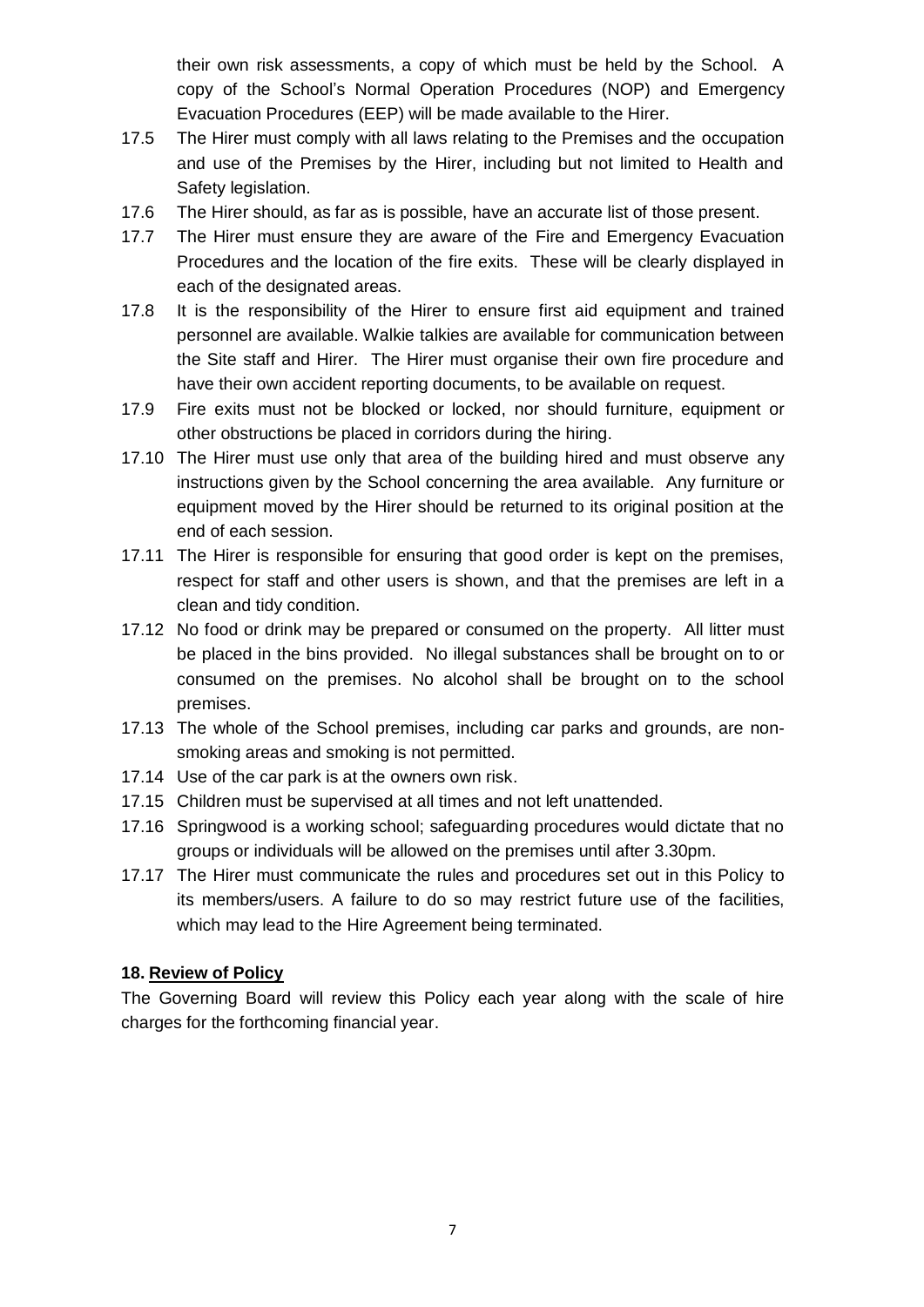

## **Springwood Primary School Lettings Request**

#### **Conditions of Lettings**

#### **Scale of charges**

|   | <b>Users</b>                   | <b>Charges</b>                |
|---|--------------------------------|-------------------------------|
|   | <b>School Designated Users</b> | N/A                           |
| 2 | <b>Private Users</b>           | £40.00 per hour room bookings |
|   |                                | £45.00 per hour pool bookings |

#### **Minimum Charges and Deposit**

#### *The minimum hire period will be 1 hour.*

The Governing Board reserves the right to require a deposit over and above the hiring charge as a surety against damage to the premises (including any equipment), or the premises being left in an unacceptable condition, which necessitates additional cost for cleaning, caretaking or other expenses.

A charge of £25.00 will be issued for any lost keys. This is to cover the administration and replacement of locks/keys.

#### **Cancellations**

The Governing Board and Designated Person reserve the right to cancel both Designated and Private Users' Hire Agreements should it be found that the Hirer or persons associated with the Hirer are found to be bringing the School into disrepute or by jeopardising the School's integrity or ethos in any manner.

Wherever possible, the Governing Board or the Designated Person will endeavour to give Designated and Private Users as much notice as reasonably practicable under the circumstances should the premises become unavailable for hire. The Governing Board and/or School will not be responsible for any costs that may be incurred as a result of this cancellation of use.

The Governing Board will seek to recover any costs incurred by the School, which are unavoidable and result directly from the cancellation of a letting. Details of the charges are shown in the scale of charges.

In the event of a closure of pool facilities, we will endeavour to inform the Hirer/relevant stakeholders as soon as possible and no charge will be made on these occasions.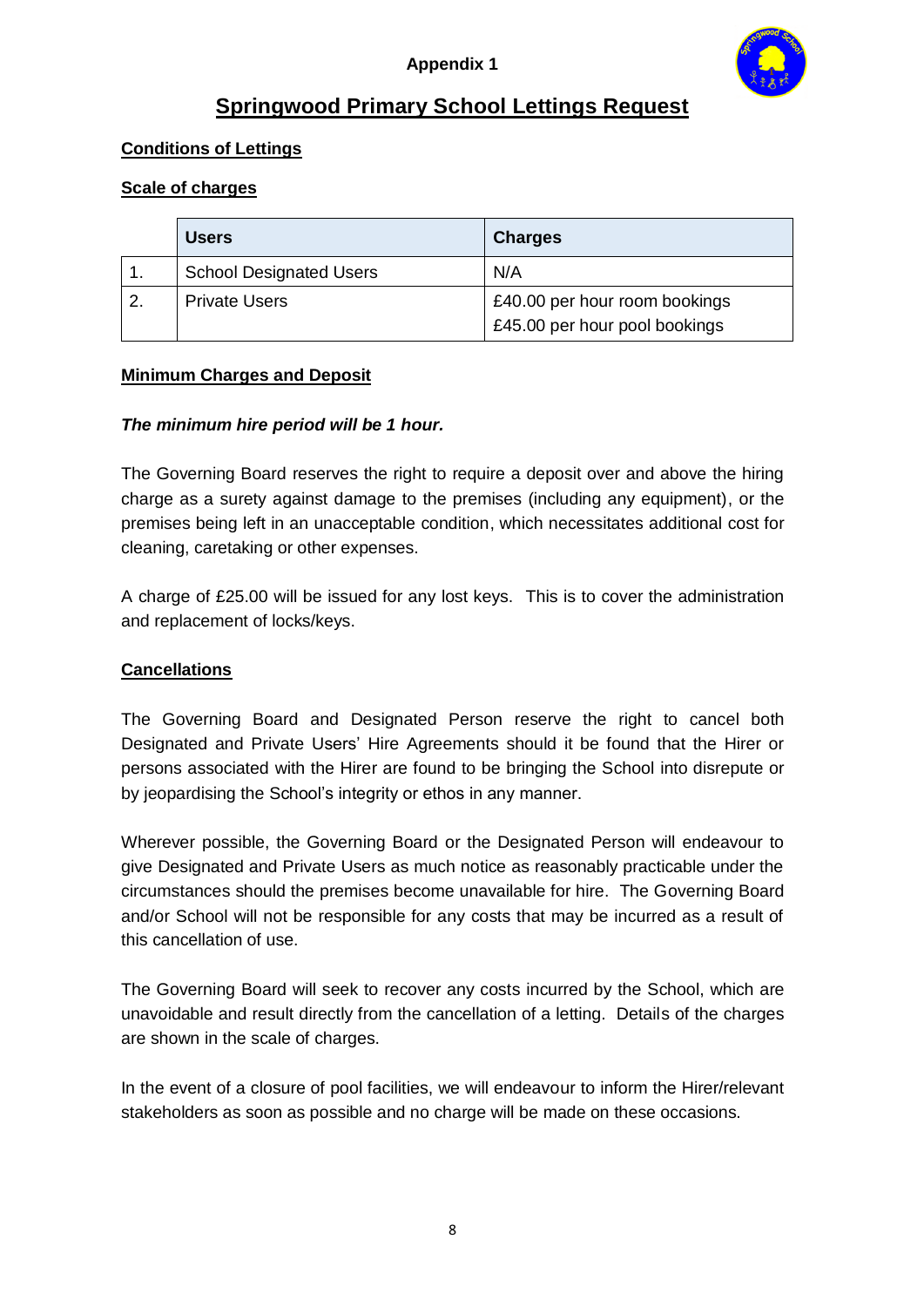#### **Payment Methods**

The Governing Board is mindful of its responsibilities in safeguarding the School from bad debt. Therefore, payment at the time of bookings is the norm or invoiced monthly for regular users (at the discretion of the School). Cheques, BACs or cash are acceptable, but cheques should wherever possible be supported by a guarantee card. In all cases, where cash is paid then an official receipt must be issued.

#### **Indemnity & Insurance**

The Hirer agrees to indemnify Springwood Primary School, its Governing Board, employees and agents against all actions, proceedings, claims, damages, awards or costs in respect of loss, damage, death or personal injury during the period of hire. The indemnity must be covered by public liability insurance (min £10 million) and include property damage extension which will allow for a claim against damage to the property and fire damage to premises and its contents. It will be necessary to produce documentary evidence of such cover when booking.

#### **Induction**

All hirers must attend an induction before using the premises.

#### **Security**

The Governing Board delegates power to the Headteacher to insist upon caretaking presence where in his/her view the nature of the hiring may leave the School vulnerable to theft or damage.

#### **Conditions of Hire**

- The Hirer will be responsible for the proper use of the School and must take all reasonable precautions to ensure that there is no damage to the fabric of the buildings, furniture and fittings, or School equipment.
- No equipment is to be brought onto the Premises without prior written permission e.g. hairdryers, music systems etc. All electrical equipment permitted must be PAT tested.
- If School hoists are to be used then the Hirer must receive training from an authorised member of Springwood Moving and Handling Team before use.
- The Hirer must be advised that they cannot rely on the School's risk assessments for any activities carried out during the letting and must complete their own risk assessments, a copy of which must be held by the School. A copy of the School's NOP and EEP will be made available to the Hirer.
- The Hirer must comply with all laws relating to the Premises and the occupation and use of the Premises by the Hirer, including but not limited to Health and Safety legislation.
- The Hirer should, as far as is possible, have an accurate list of those present.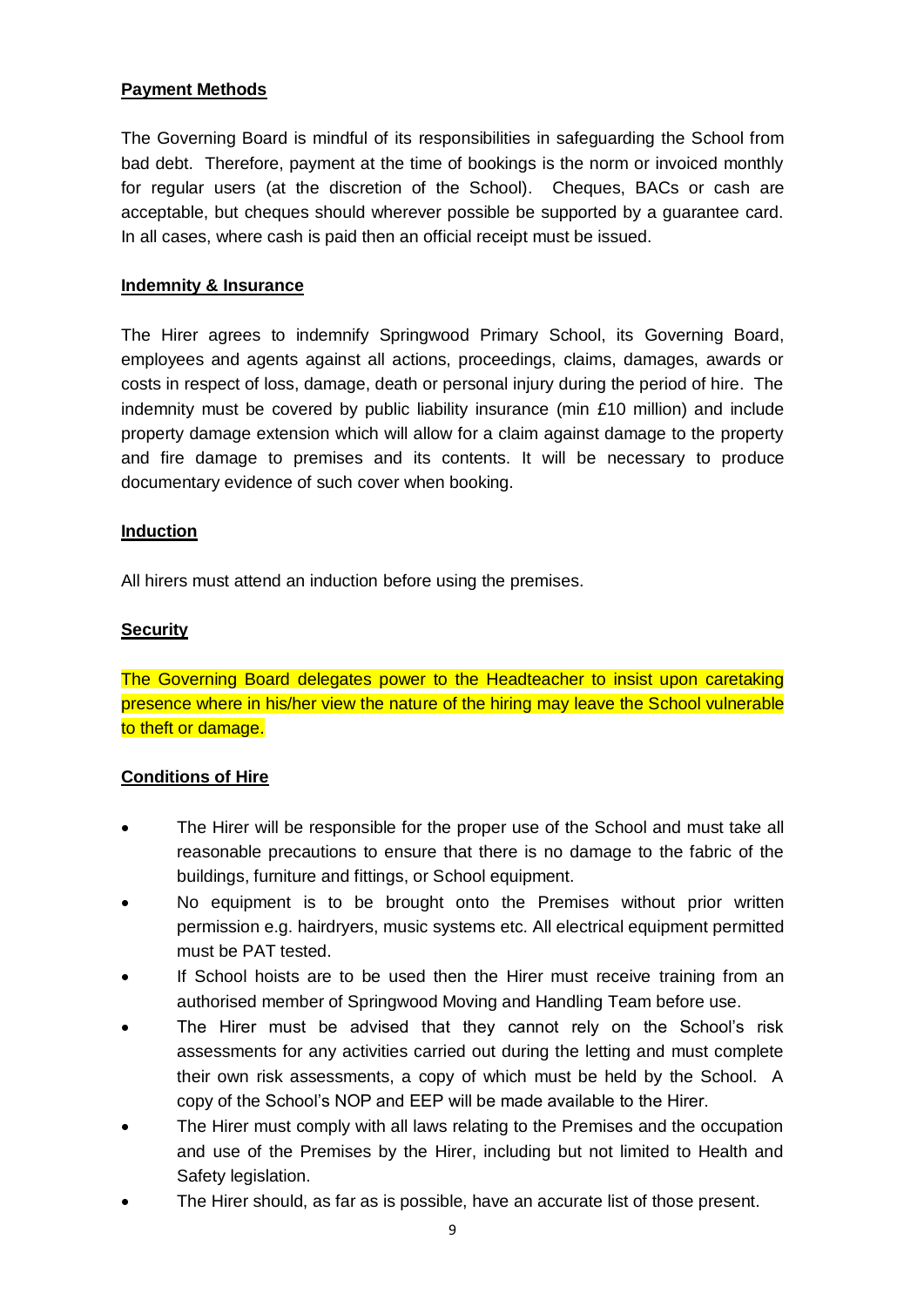- Any portable electrical equipment to be used must have a current PAT test certificate.
- The Hirer must ensure they are aware of the Fire and Emergency Evacuation Procedures and the location of the fire exits. These will be clearly displayed in each of the designated areas.
- It is the responsibility of the Hirer to ensure first aid equipment and trained personnel are available. Walkie talkies are available for communication between the Site Manager and Hirer. The Hirer must organise their own fire procedure and have their own accident reporting documents, to be available on request.
- Fire exits must not be blocked or locked, nor should furniture, equipment or other obstructions be placed in corridors during the hiring.
- The Hirer must use only that area of the building hired and must observe any instructions given by the School concerning the area available. Any furniture or equipment moved by the Hirer should be returned to its original position at the end of each session.
- The Hirer is responsible for ensuring that good order is kept on the premises, respect for staff and other users is shown, and that the premises are left in a clean and tidy condition.
- No food or drink may be prepared or consumed on the property. All litter must be placed in the bins provided. No intoxicating liquor shall be brought on to or consumed on the premises.
- The whole of the School premises, including car parks and grounds, are nonsmoking areas and smoking is not permitted.
- Use of the car park is at the owners own risk.
- Children must be supervised at all times and not left unattended.
- Springwood is a working school; safeguarding procedures would dictate that no groups or individuals will be allowed on the premises until after 3.30pm.
- The Hirer must communicate the rules and procedures set out in this Policy to its members/users. A failure to do so may restrict future use of the facilities, which may lead to the Hire Agreement being terminated.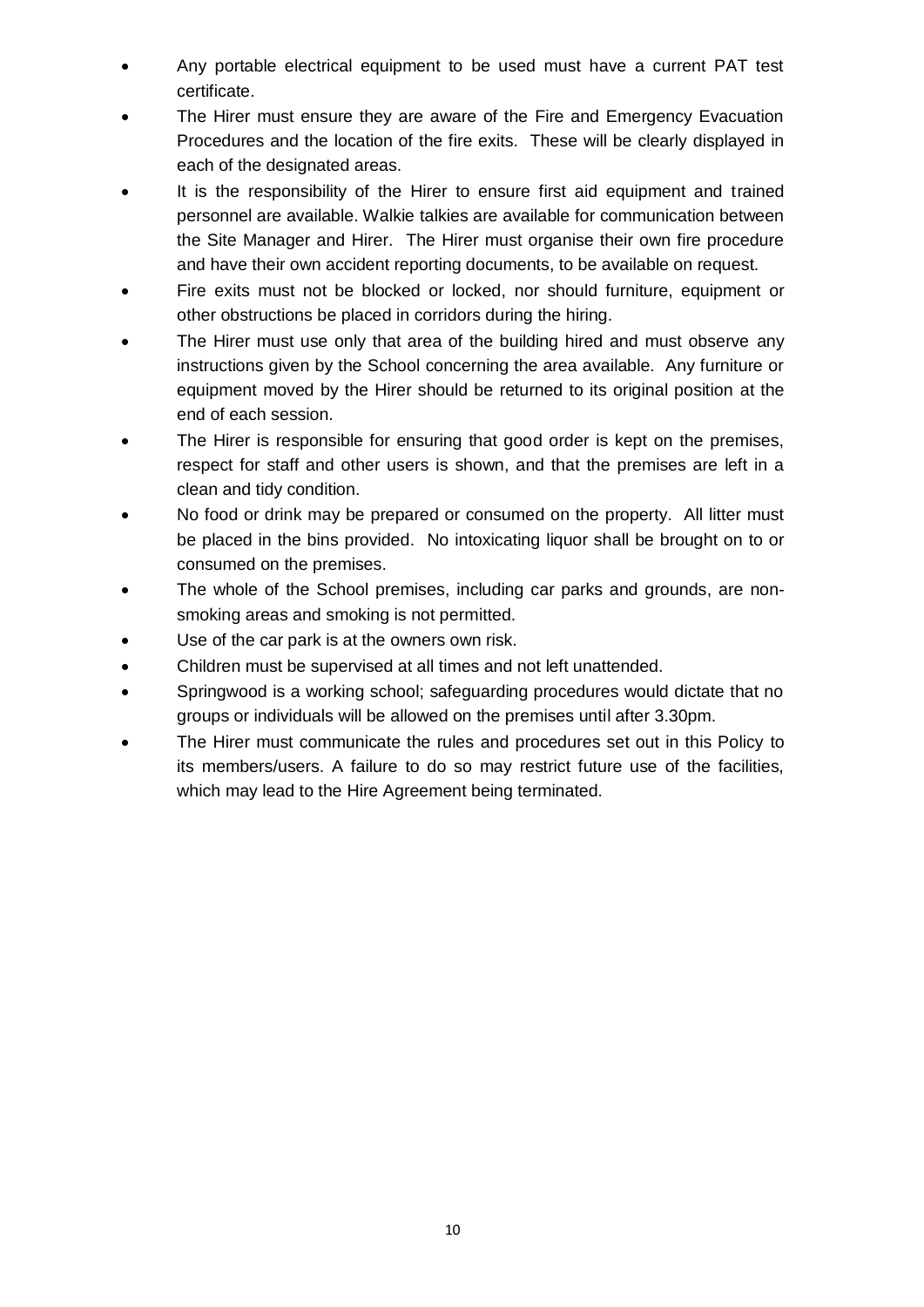

# **SPRINGWOOD PRIMARY SCHOOL REQUEST FOR LETTING OF PREMISES**

| Organisation                     |  |                                                                                                                                                                                                                                |
|----------------------------------|--|--------------------------------------------------------------------------------------------------------------------------------------------------------------------------------------------------------------------------------|
|                                  |  |                                                                                                                                                                                                                                |
| Tel. No.: ______________________ |  | Email: Email: Email: Email: Email: Email: Email: Email: Email: Email: Email: Email: Email: Email: Email: Email: Email: Email: Email: Email: Email: Email: Email: Email: Email: Email: Email: Email: Email: Email: Email: Email |

Please tick/complete the appropriate boxes when you would like to use the School:

| Date of Use | Day of Week | <b>Time From</b> | <b>Time To</b> |
|-------------|-------------|------------------|----------------|
|             |             |                  |                |
|             |             |                  |                |
|             |             |                  |                |
|             |             |                  |                |
|             |             |                  |                |
|             |             |                  |                |
|             |             |                  |                |
|             |             |                  |                |
|             |             |                  |                |
|             |             |                  |                |
|             |             |                  |                |
|             |             |                  |                |
|             |             |                  |                |
|             |             |                  |                |
|             |             |                  |                |
|             |             |                  |                |

N.B. Please build in setting up and clearing away times. All rooms must be left clean and tidy after use. No food to be consumed on the premises.

Please state the site and facilities that you wish to use:

| Chosen School Site (please tick) | Swinton             | Irlam                 |  |
|----------------------------------|---------------------|-----------------------|--|
| Facilities Used (please tick)    | Pool                | <b>Sensory Studio</b> |  |
|                                  | Hall                | <b>Bike Track</b>     |  |
|                                  | <b>Sports Field</b> | Meeting Room          |  |
|                                  |                     |                       |  |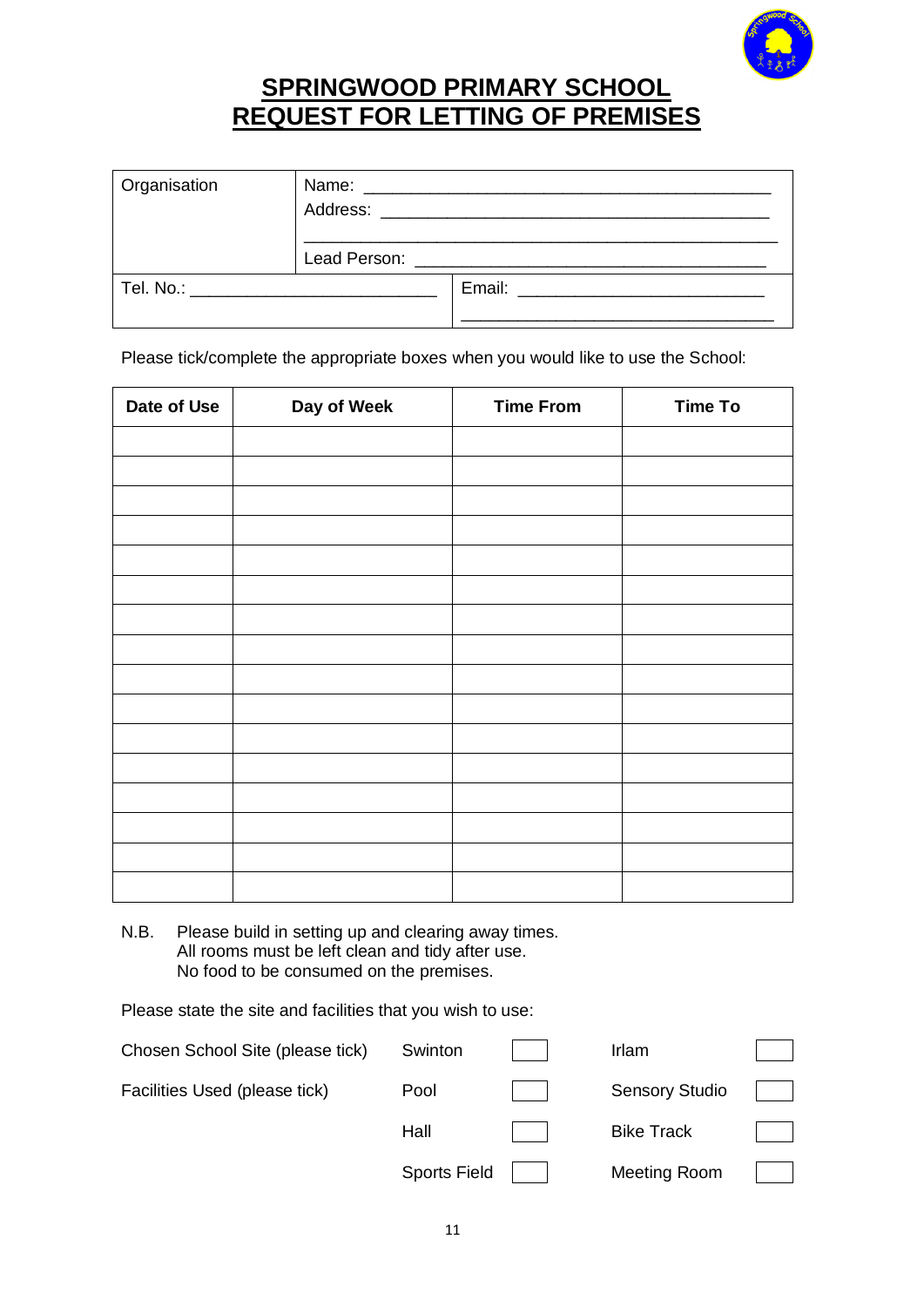| <b>Special Requirements</b>             | Equipment that you require for your<br>Session must be removed at the end of<br>each session. |
|-----------------------------------------|-----------------------------------------------------------------------------------------------|
| Please detail equipment you wish to use |                                                                                               |
|                                         |                                                                                               |

#### **PLEASE ANSWER THE FOLLOWING QUESTIONS (\*DELETE AS APPROPRIATE)**

| The main entrance must be manned at all<br>times. Do you intend to provide your own<br>staff member?                                                                                       | * YES / NO |
|--------------------------------------------------------------------------------------------------------------------------------------------------------------------------------------------|------------|
| Please attach a copy of your Public<br>Liability Insurance? (The indemnity must<br>be covered by public liability insurance (min<br>£10 million) and include property damage<br>extension. | * YES / NO |
| Do all adults leading the sessions hold a<br>DBS check? If YES, please attach relevant<br>information verifying this procedure has<br>been undertaken and relevant numbers.                | * YES / NO |
| I agree that I understand and adhere to the conditions of lettings and that the above<br>information is true and correct.                                                                  |            |
| Name of User:                                                                                                                                                                              | Signature: |
|                                                                                                                                                                                            | Date:      |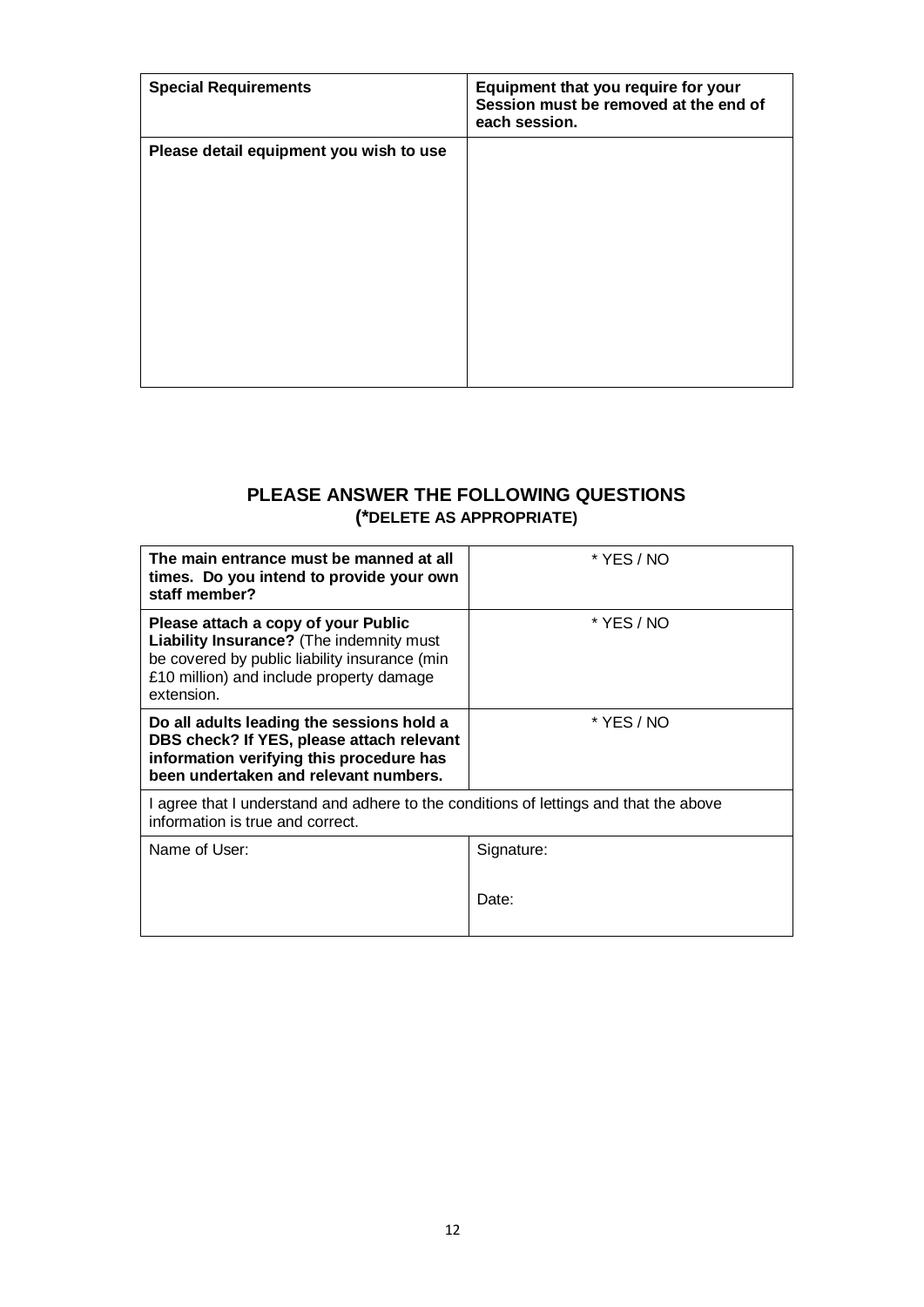

## **SPRINGWOOD PRIMARY SCHOOL LETTINGS CONTRACT**

#### **Conditions of Lettings**

#### **Scale of charges**

| <b>Users</b>                   | <b>Charges</b>  |
|--------------------------------|-----------------|
| <b>School Designated Users</b> | N/A             |
| <b>Private Users</b>           | £40.00 per hour |

#### **Minimum Charges and Deposits**

#### *The minimum hire period will be 1 hour.*

The Governing Board reserves the right to require a deposit over and above the hiring charge as a surety against damage to the premises (including any equipment), or the premises being left in an unacceptable condition, which necessitates additional cost for cleaning, caretaking or other expenses.

A charge of £25.00 will be issued for any lost keys. This is to cover the administration and replacement of locks/keys.

#### **Cancellations**

The Governing Board and Designated Person reserve the right to cancel both Designated and Private Users' Hire Agreements should it be found that the Hirer or persons associated with the Hirer are found to be bringing the School into disrepute or by jeopardising the School's integrity or ethos in any manner.

Wherever possible, the Governing Board or the Designated Person will endeavour to give Designated and Private Users as much notice as reasonably practicable under the circumstances should the premises become unavailable for hire. The Governing Board and/or School will not be responsible for any costs that may be incurred as a result of this cancellation of use.

The Governing Board will seek to recover any costs incurred by the School, which are unavoidable and result directly from the cancellation of a letting. Details of the charges are shown in the scale of charges.

In the event of a closure of pool facilities, we will endeavour to inform the Hirer/relevant stakeholders as soon as possible and no charge will be made on these occasions.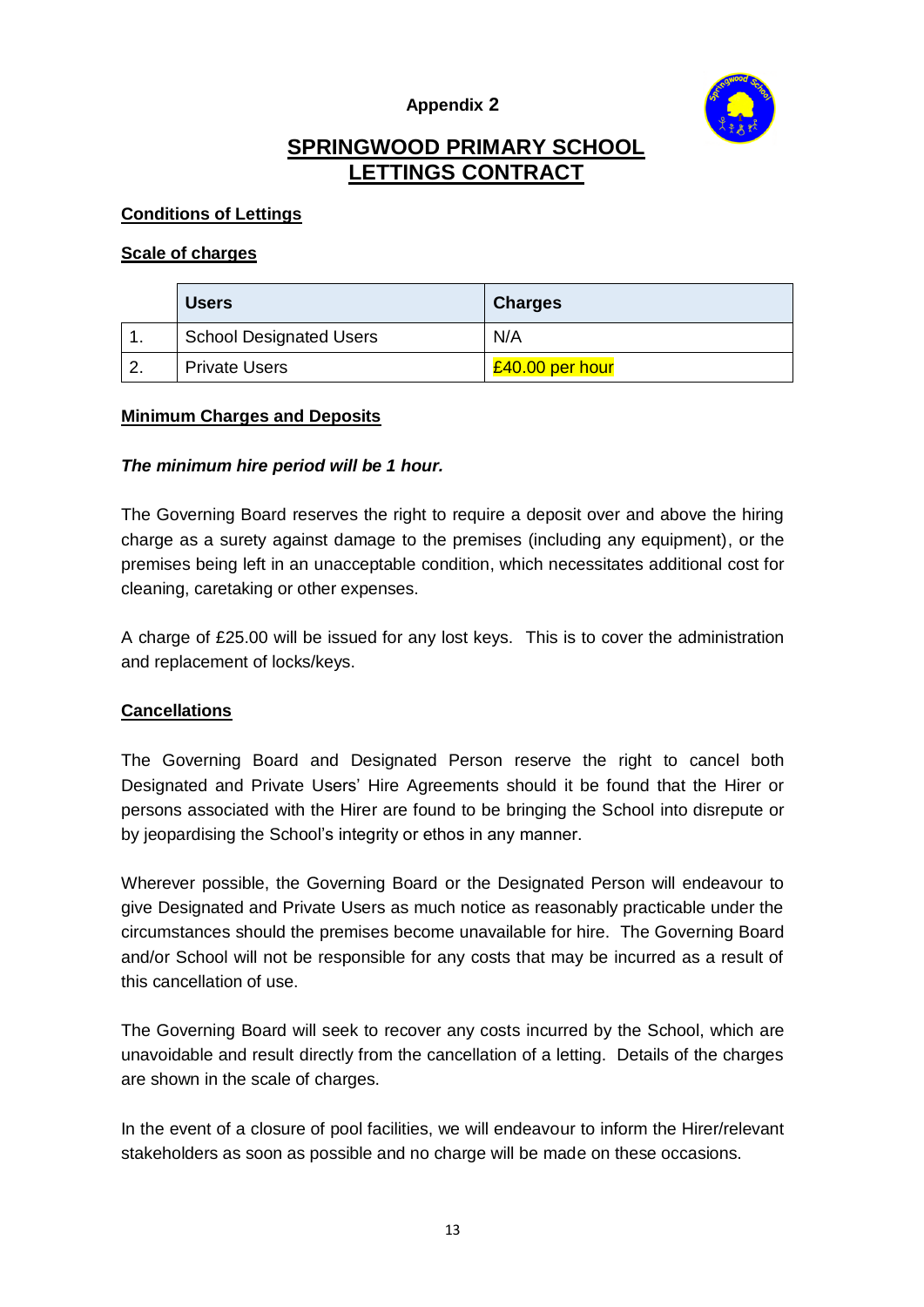#### **Payment Methods**

The Governing Board is mindful of its responsibilities in safeguarding the School from bad debt. Therefore, payment at the time of bookings is the norm or invoiced monthly for regular users (at the discretion of the School). Cheques, BACs or cash are acceptable, but cheques should wherever possible be supported by a guarantee card. In all cases, where cash is paid then an official receipt must be issued.

#### **Indemnity & Insurance**

The Hirer agrees to indemnify Springwood Primary School, its Governing Board, employees and agents against all actions, proceedings, claims, damages, awards or costs in respect of loss, damage, death or personal injury during the period of hire. The indemnity must be covered by public liability insurance (min £10 million) and include property damage extension which will allow for a claim against damage to the property and fire damage to premises and its contents. It will be necessary to produce documentary evidence of such cover when booking.

#### **Induction**

All hirers must attend an induction before using the premises.

#### **Security**

The Governing Board will not normally insist upon continuous caretaking presence. However, they reserve the right and delegate power to the Headteacher to insist upon caretaking presence where in his/her view the nature of the hiring may leave the School vulnerable to theft or damage.

#### **Conditions of Hire**

- The Hirer will be responsible for the proper use of the School and must take all reasonable precautions to ensure that there is no damage to the fabric of the buildings, furniture and fittings, or School equipment.
- No equipment is to be brought onto the Premises without prior written permission e.g. hairdryers, music systems etc. All electrical equipment permitted must be PAT tested.
- If School hoists are to be used then the Hirer must receive training from an authorised member of Springwood Moving and Handling Team before use.
- The Hirer must be advised that they cannot rely on the School's risk assessments for any activities carried out during the letting and must complete their own risk assessments, a copy of which must be held by the School. A copy of the School's NOP and EEP will be made available to the Hirer.
- The Hirer must comply with all laws relating to the Premises and the occupation and use of the Premises by the Hirer, including but not limited to Health and Safety legislation.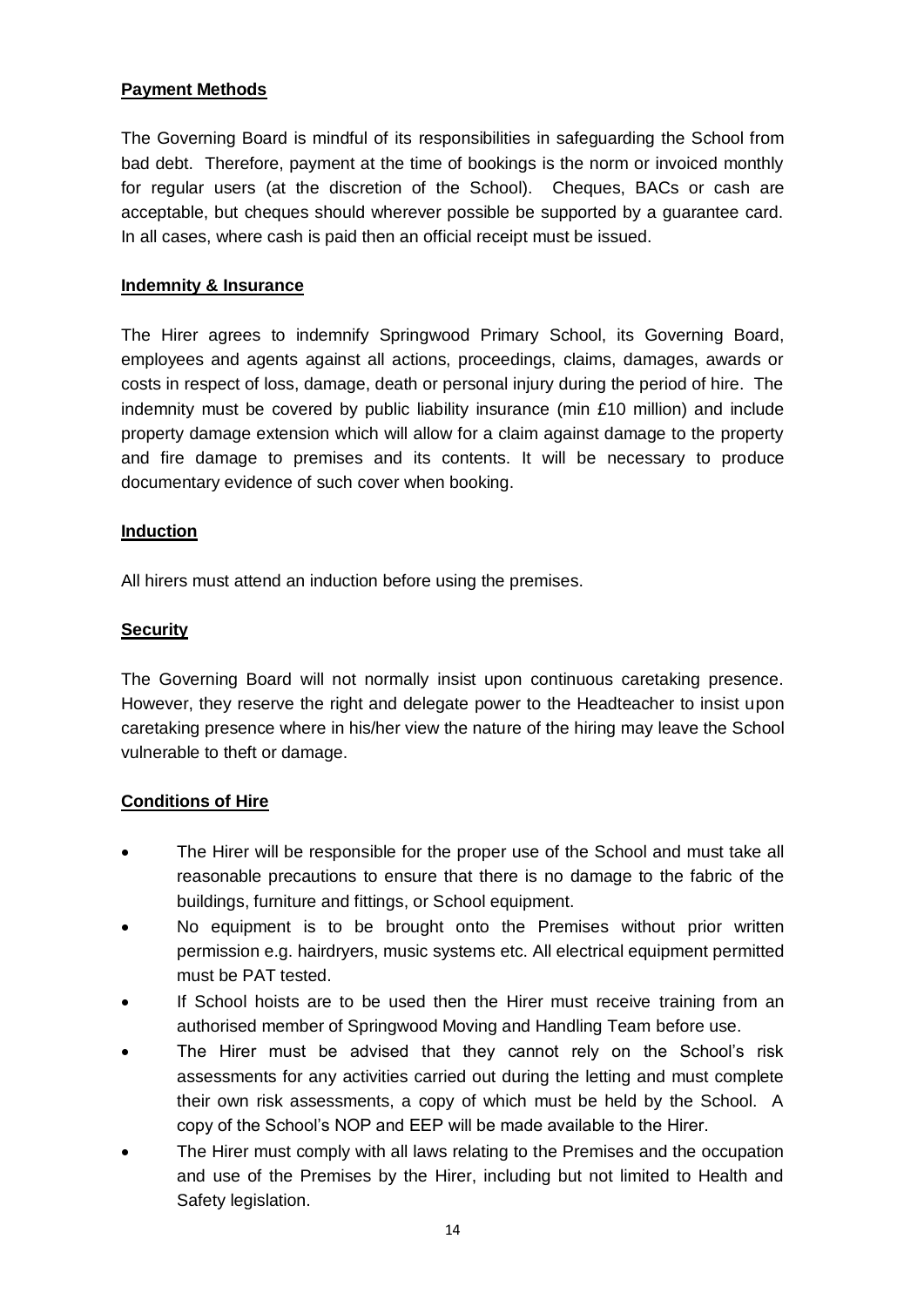- The Hirer should, as far as is possible, have an accurate list of those present.
- Any portable electrical equipment to be used must have a current PAT test certificate.
- The Hirer must ensure they are aware of the Fire and Emergency Evacuation Procedures and the location of the fire exits. These will be clearly displayed in each of the designated areas.
- It is the responsibility of the Hirer to ensure first aid equipment and trained personnel are available. Walkie talkies are available for communication between the Site Manager and Hirer. The Hirer must organise their own fire procedure and have their own accident reporting documents, to be available on request.
- Fire exits must not be blocked or locked, nor should furniture, equipment or other obstructions be placed in corridors during the hiring.
- The Hirer must use only that area of the building hired and must observe any instructions given by the School concerning the area available. Any furniture or equipment moved by the Hirer should be returned to its original position at the end of each session.
- The Hirer is responsible for ensuring that good order is kept on the premises, respect for staff and other users is shown, and that the premises are left in a clean and tidy condition.
- No food or drink may be prepared or consumed on the property. All litter must be placed in the bins provided. No intoxicating liquor shall be brought on to or consumed on the premises.
- The whole of the School premises, including car parks and grounds, are nonsmoking areas and smoking is not permitted.
- Use of the car park is at the owners own risk.
- Children must be supervised at all times and not left unattended.
- Springwood is a working school; safeguarding procedures would dictate that no groups or individuals will be allowed on the premises until after 3.30pm.
- The Hirer must communicate the rules and procedures set out in this Policy to its members/users. A failure to do so may restrict future use of the facilities, which may lead to the Hire Agreement being terminated.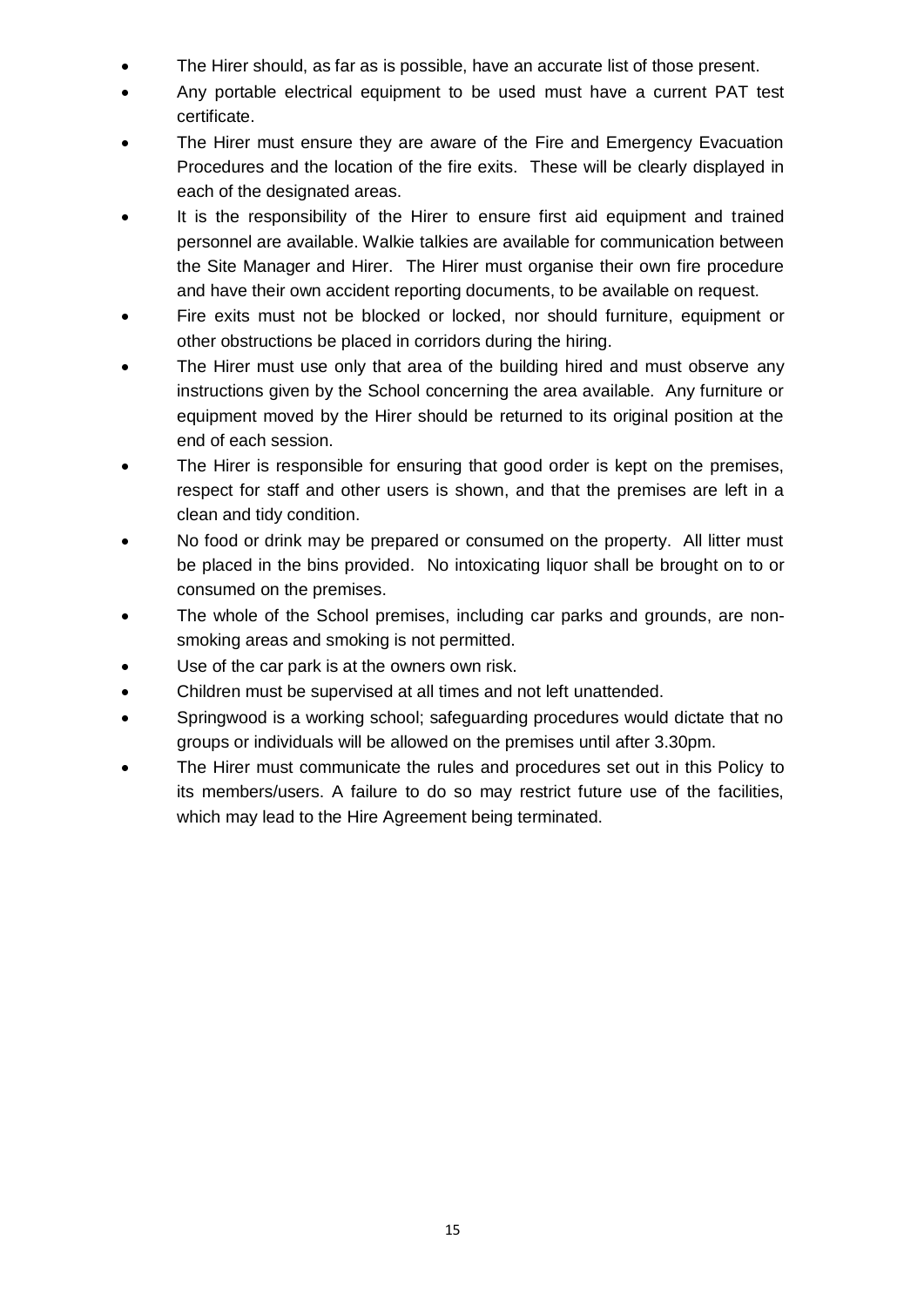

## **CONTRACT FOR LETTING OF PREMISES**

| Organisation                        |  |  |
|-------------------------------------|--|--|
|                                     |  |  |
| Tel. No.: _________________________ |  |  |

Please tick/complete the appropriate boxes when you would like to use the School:

| Date of Use | Day of Week | <b>Time From</b> | <b>Time To</b> |
|-------------|-------------|------------------|----------------|
|             |             |                  |                |
|             |             |                  |                |
|             |             |                  |                |
|             |             |                  |                |
|             |             |                  |                |
|             |             |                  |                |
|             |             |                  |                |
|             |             |                  |                |
|             |             |                  |                |
|             |             |                  |                |
|             |             |                  |                |
|             |             |                  |                |
|             |             |                  |                |
|             |             |                  |                |
|             |             |                  |                |
|             |             |                  |                |

N.B. Please build in setting up and clearing away times. All rooms must be left clean and tidy after use. No food to be consumed on the premises.

Please state the site and facilities that you wish to use:

| Swinton             | Irlam                 |  |
|---------------------|-----------------------|--|
| Pool                | <b>Sensory Studio</b> |  |
| Hall                | <b>Bike Track</b>     |  |
| <b>Sports Field</b> | Meeting Room          |  |
|                     |                       |  |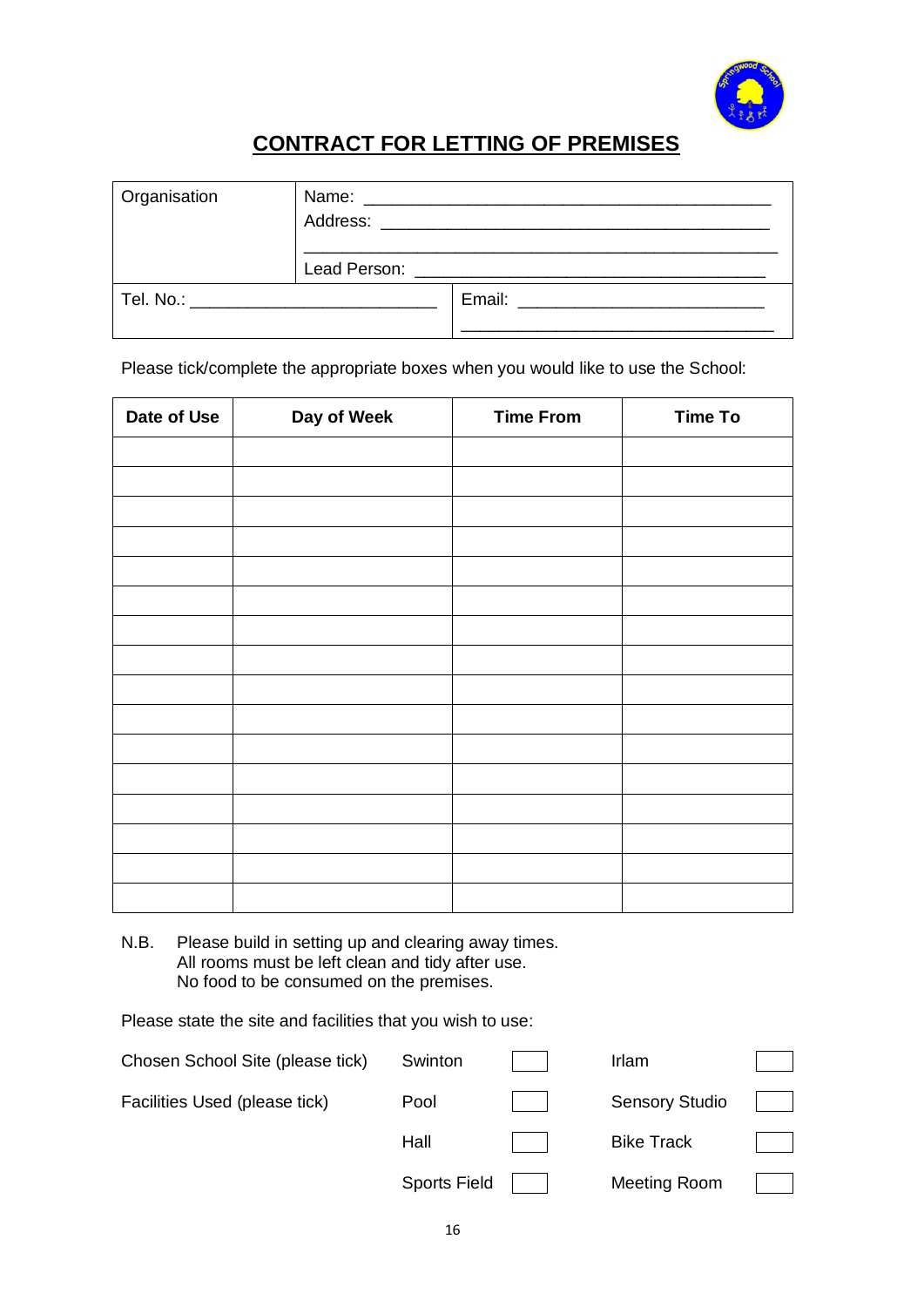| <b>Special Requirements</b>             | Equipment that you require for your<br>Session must be removed at the end of<br>each session. |
|-----------------------------------------|-----------------------------------------------------------------------------------------------|
| Please detail equipment you wish to use |                                                                                               |
|                                         |                                                                                               |

#### **PLEASE ANSWER THE FOLLOWING QUESTIONS (\*DELETE AS APPROPRIATE)**

| The main entrance must be manned at all<br>times. Do you intend to provide your own<br>staff member?                                                                                       | * YES / NO |
|--------------------------------------------------------------------------------------------------------------------------------------------------------------------------------------------|------------|
| Please attach a copy of your Public<br>Liability Insurance? (The indemnity must<br>be covered by public liability insurance (min<br>£10 million) and include property damage<br>extension. | * YES / NO |
| Do all adults leading the sessions hold a<br>DBS check? If YES, please attach relevant<br>information verifying this procedure has<br>been undertaken and relevant numbers.                | * YES / NO |
| I agree that I understand and adhere to the conditions of lettings and that the above<br>information is true and correct.                                                                  |            |
| Name of User:                                                                                                                                                                              | Signature: |
|                                                                                                                                                                                            | Date:      |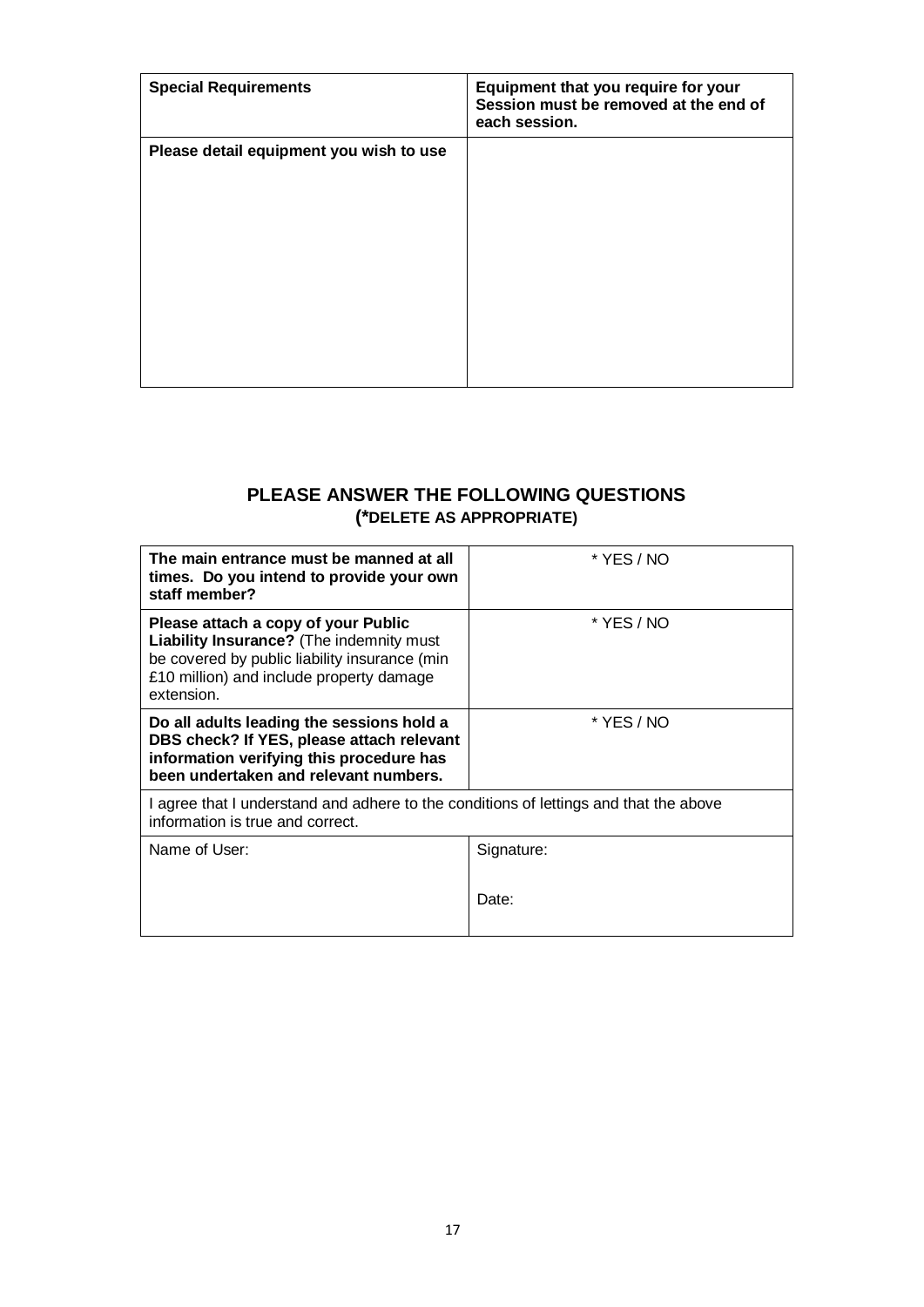

## **SPRINGWOOD PRIMARY SCHOOL CONTRACT FOR LETTING OF CAR PARK**

| Organisation                            |  |  |
|-----------------------------------------|--|--|
|                                         |  |  |
| Tel. No.: _____________________________ |  |  |

Please tick/complete the appropriate boxes when you would like to use the School:

| Date of Use | Day of Week | <b>Time From</b> | <b>Time To</b> |
|-------------|-------------|------------------|----------------|
|             |             |                  |                |
|             |             |                  |                |
|             |             |                  |                |
|             |             |                  |                |
|             |             |                  |                |
|             |             |                  |                |

| Facilities Used (please tick)<br>Carpark                                                                                                                                                       | <b>Sports Field</b> |
|------------------------------------------------------------------------------------------------------------------------------------------------------------------------------------------------|---------------------|
| Please attach a copy of your Public Liability<br><b>Insurance?</b> (The indemnity must be covered by<br>public liability insurance (min £10 million) and<br>include property damage extension. | * YES / NO          |
| I agree that I understand and adhere to the conditions of lettings and that the above information<br>is true and correct.                                                                      |                     |
| Name of User:                                                                                                                                                                                  | Signature:          |
|                                                                                                                                                                                                | Date:               |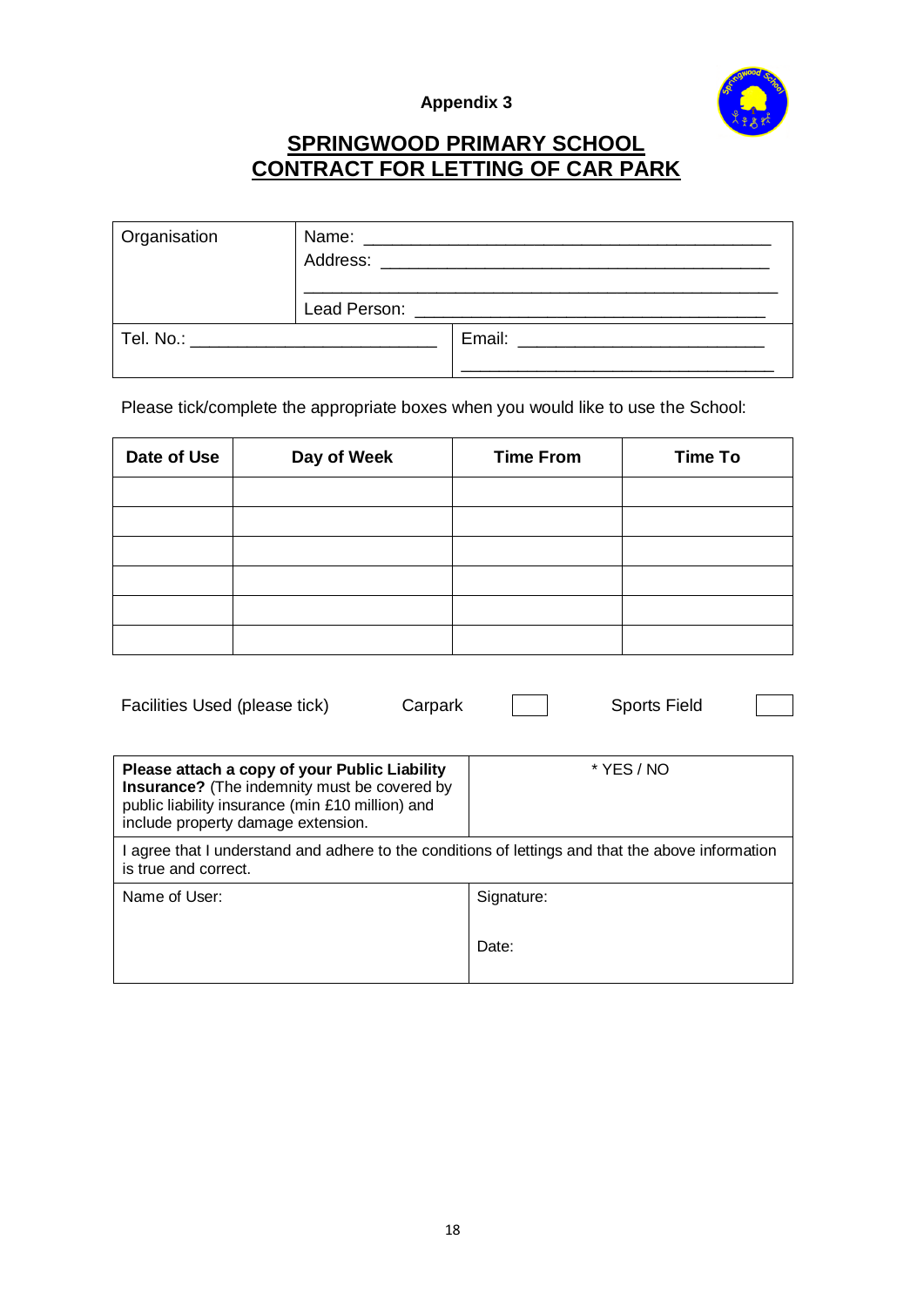

### **SPRINGWOOD PRIMARY SCHOOL CONTRACT FOR KEY HOLDING**

| Organisation                  |  |                           |
|-------------------------------|--|---------------------------|
|                               |  |                           |
| Tel No.: ____________________ |  | Email: __________________ |

| Details of keys held     |  |
|--------------------------|--|
| Reason                   |  |
| Date keys to be released |  |
| Date keys to be returned |  |

| Actual Date of Key Release | Authorised By      |  |
|----------------------------|--------------------|--|
|                            | Signed             |  |
|                            | <b>Received By</b> |  |
|                            | Signed             |  |

| Actual Date of Key Returned | Returned By        |  |
|-----------------------------|--------------------|--|
|                             | Signed             |  |
|                             | <b>Received By</b> |  |
|                             | Signed             |  |

**All keys remain the property of Springwood Primary School. Keys must not be duplicated or used by anyone other than the responsible person. Failure to return the keys on the date specified will result in a penalty charge of** 

**£25.00**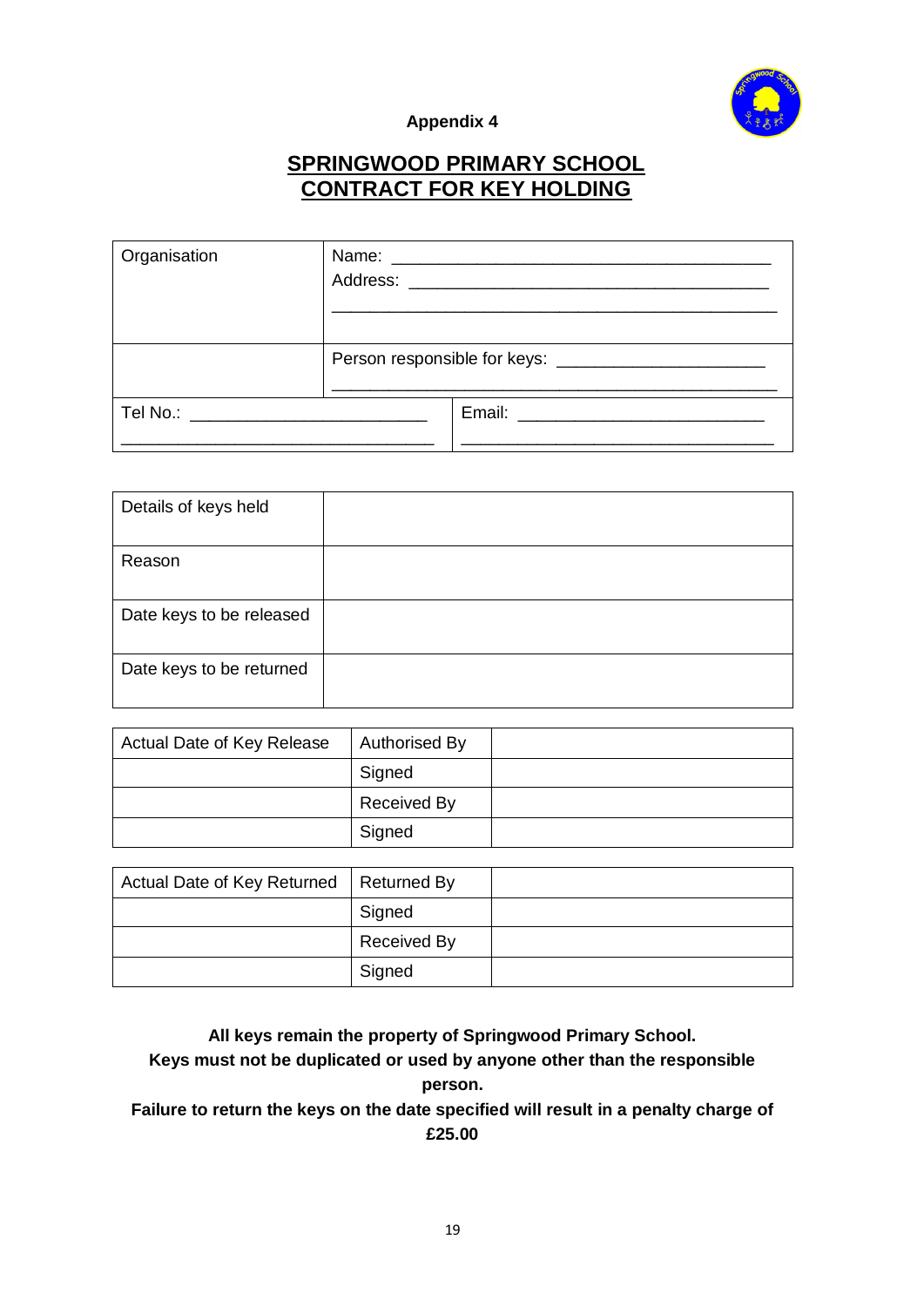

## **SPRINGWOOD PRIMARY SCHOOL STAFF CONTRACT FOR KEY HOLDING**

| Person responsible for keys |  |
|-----------------------------|--|
| Designation                 |  |

| Details of keys held     |  |
|--------------------------|--|
| Reason                   |  |
| Date keys to be released |  |
| Date keys to be returned |  |

| Actual Date of Key Release | Authorised By      |  |
|----------------------------|--------------------|--|
|                            | Signed             |  |
|                            | <b>Received By</b> |  |
|                            | Signed             |  |

| Actual Date of Key Returned | Returned By        |  |
|-----------------------------|--------------------|--|
|                             | Signed             |  |
|                             | <b>Received By</b> |  |
|                             | Signed             |  |

**All keys remain the property of Springwood Primary School. Keys must not be duplicated or used by anyone other than the responsible person. Failure to return the keys on the date specified will result in a penalty charge** 

**of £25.00**